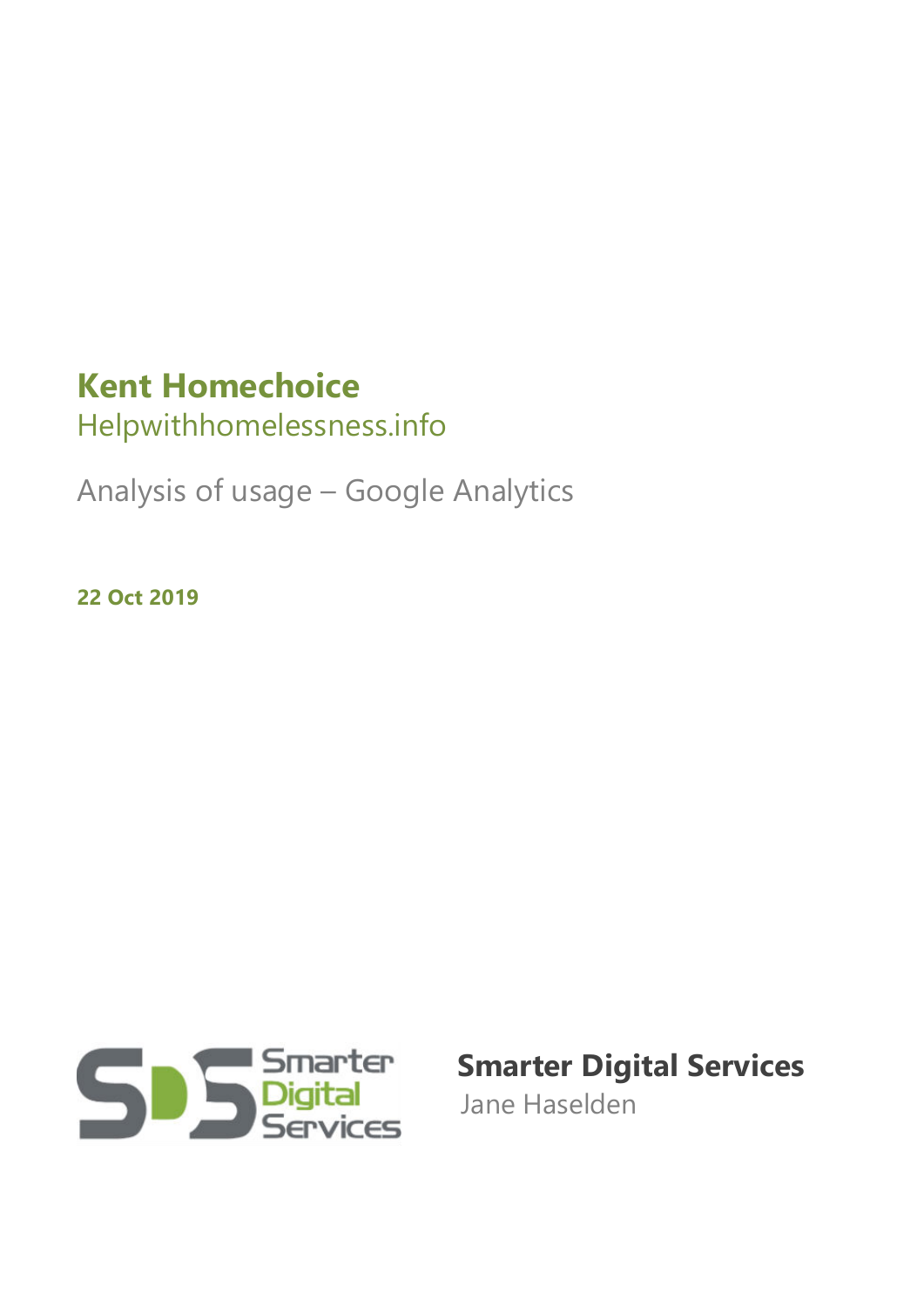### **Contents**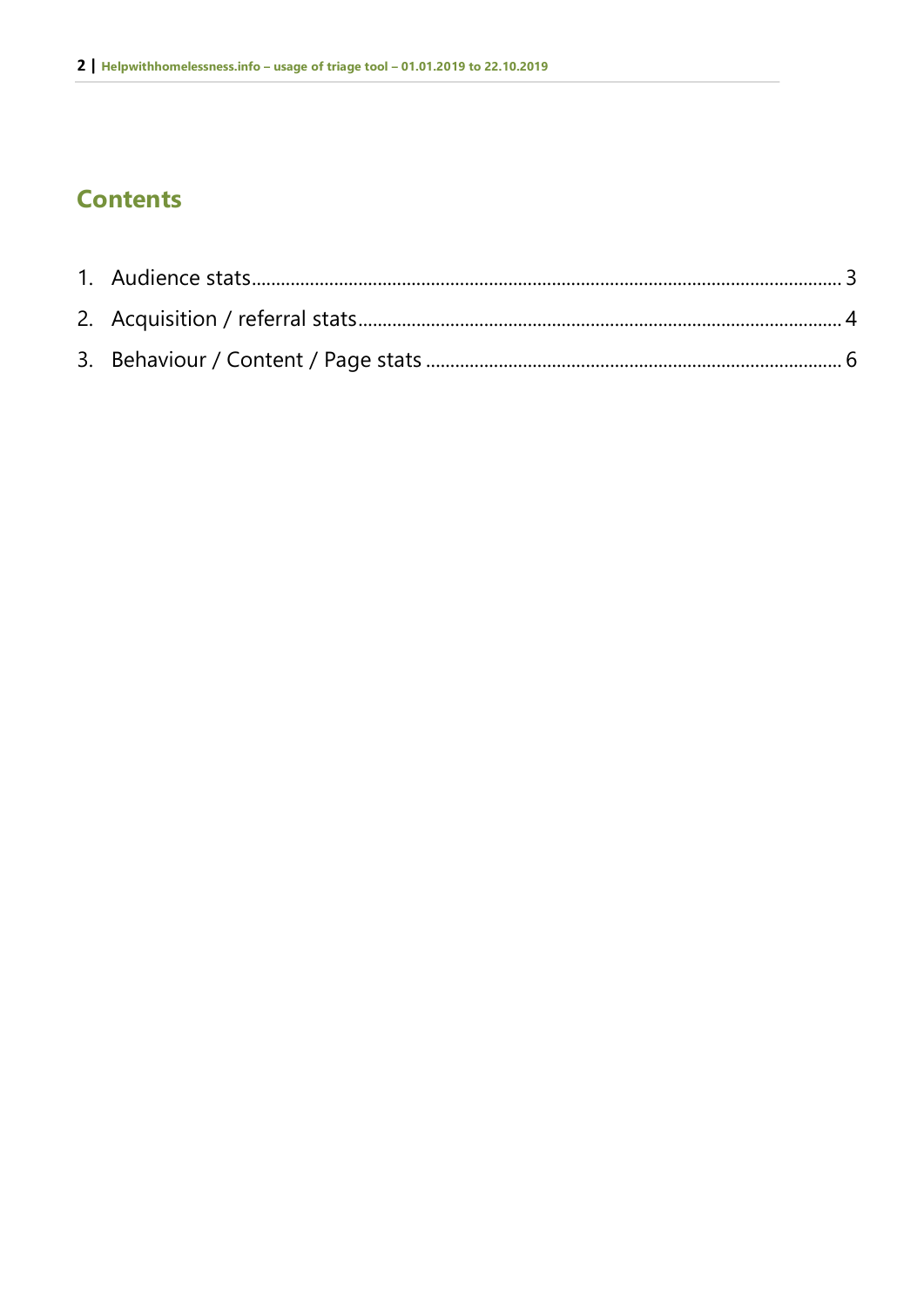#### **Period: 01.01.2019 – 22.10.2019**

#### <span id="page-2-0"></span>**1. Audience stats**

**4,805** users accessed the tool during the period with 16.3% (927) being returning visitors.



The most common device for accessing the tool was on a mobile phone being **54.6%** of users and **38%** using a desktop. Only 7% used a tablet.

|  | <b>Device Category</b> ? | <b>Acquisition</b>                               |                                         |                                         |  |
|--|--------------------------|--------------------------------------------------|-----------------------------------------|-----------------------------------------|--|
|  |                          | Users $\sqrt{2}$ $\sqrt{ }$ New Users $\sqrt{2}$ |                                         | Sessions ?                              |  |
|  |                          | 4,805<br>% of Total:<br>100.00% (4,805)          | 4,771<br>% of Total:<br>100.02% (4,770) | 6,374<br>% of Total:<br>100.00% (6,374) |  |
|  | mobile<br>1.             | 2,625(54.62%)                                    | 2,618 (54.87%)                          | 3,400 (53.34%)                          |  |
|  | desktop<br>2.            | $1,828$ (38.04%)                                 | 1,804 (37.81%)                          | 2,500 (39.22%)                          |  |
|  | tablet<br>З.             | 353 (7.34%)                                      | 349 (7.32%)                             | 474 (7.44%)                             |  |

Browsers used were primarily Chrome and Safari (71%).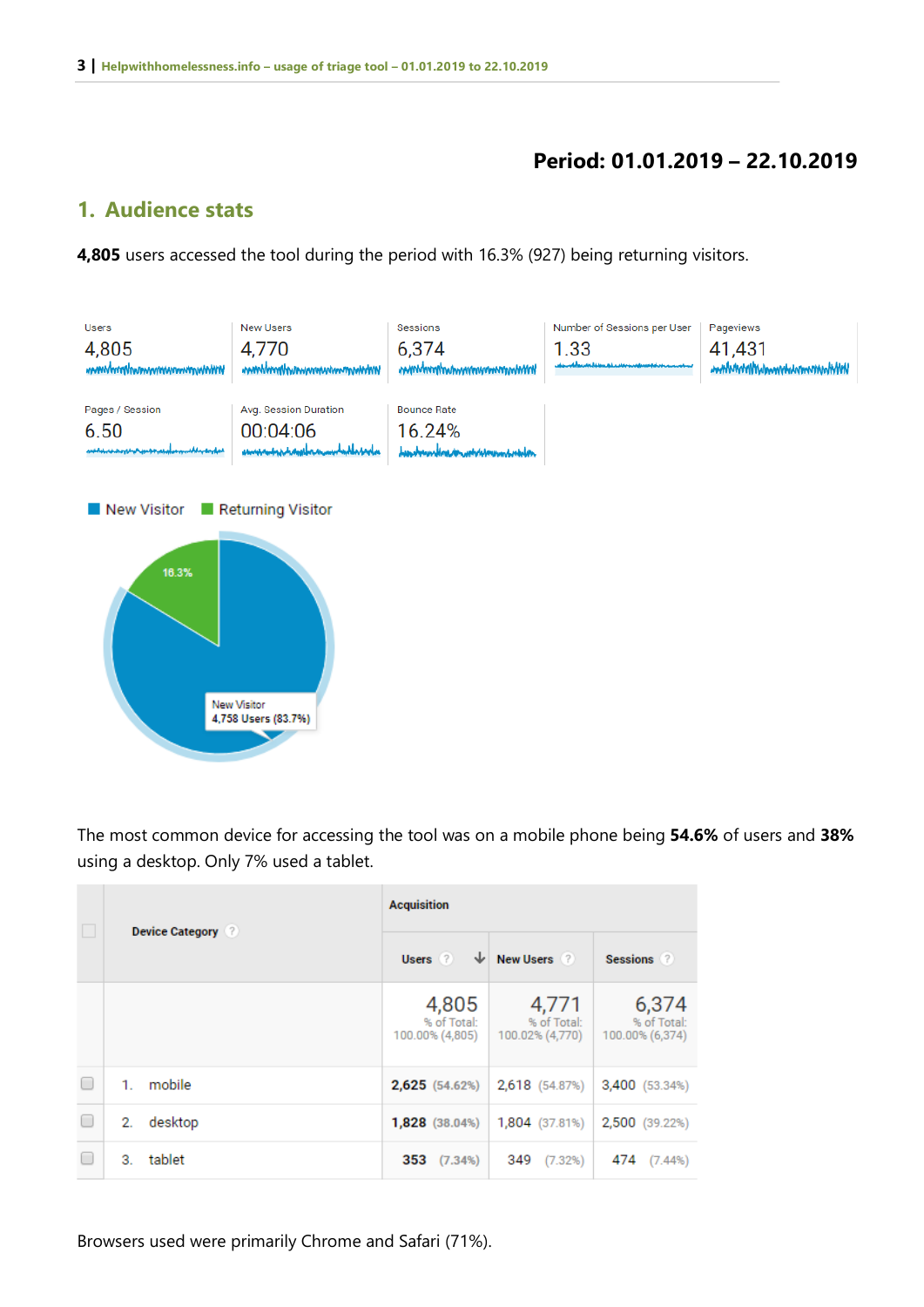### <span id="page-3-0"></span>**2. Acquisition / referral stats**

**82%** of users accessed the tool directly (they typed in the URL directly) with only **17.3%** shown as being referred from another website.



|                                             | Acquisition  |                             |                       |
|---------------------------------------------|--------------|-----------------------------|-----------------------|
|                                             | <b>Users</b> | + New Users<br>$\downarrow$ | <b>Sessions</b><br>J. |
|                                             | 4,805        | 4,770                       | 6,374                 |
| <b>Direct</b><br>1.                         | 3,991        |                             |                       |
| Referral<br>2 <sub>1</sub>                  | 837          |                             |                       |
| Social<br>31<br>$\mathcal{L}_{\mathcal{A}}$ | 15           |                             |                       |
| 4 Organic Search                            | 5            |                             |                       |

Of those referrals shown in the above image, only 5 LAs are listed in Google Analytics with 3 of them having a very low usage possibly indicating that they have stopped using the triage tool during this period (see below).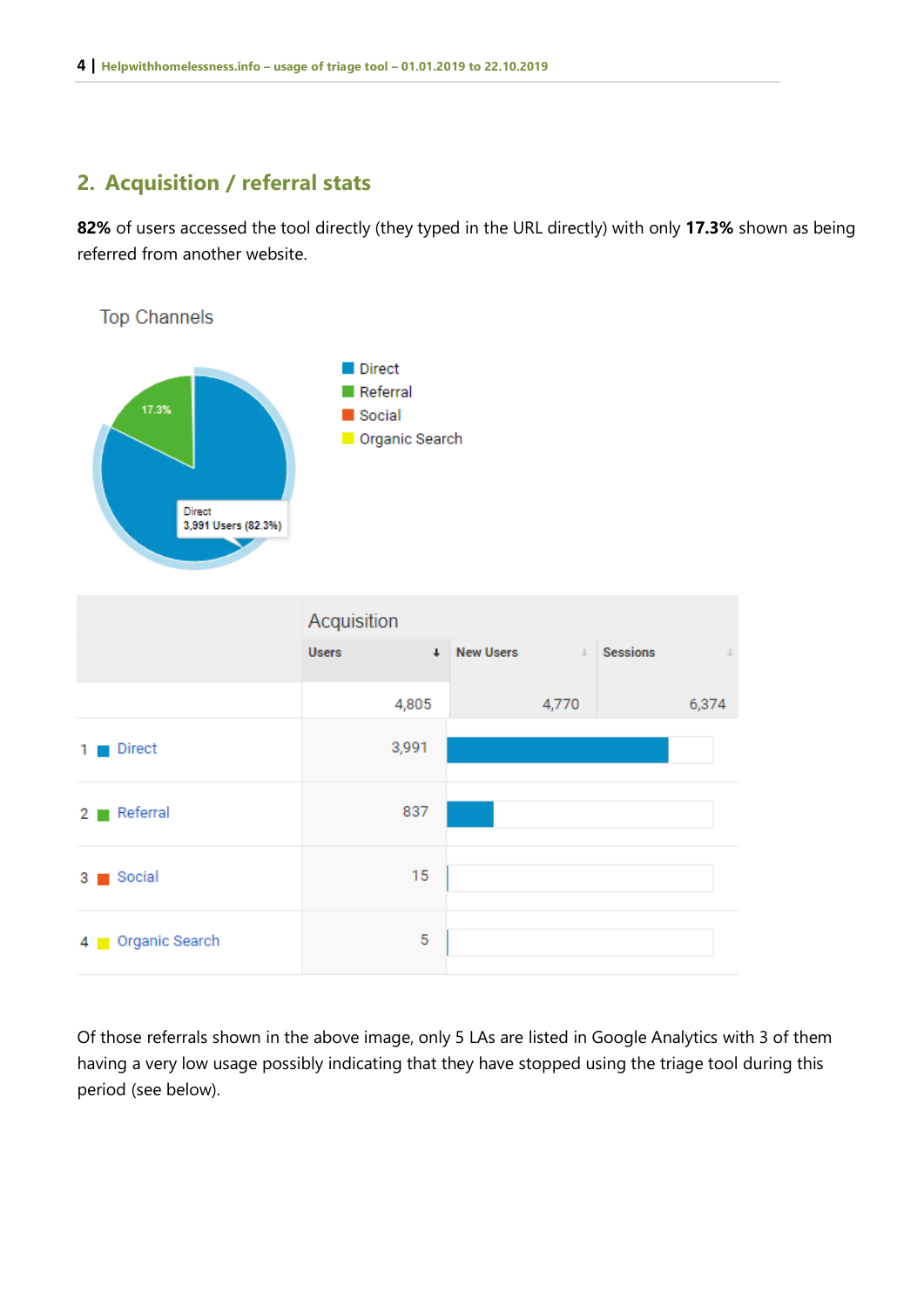|        | Source / Medium (?) |                                  | <b>Acquisition</b>                      |  |
|--------|---------------------|----------------------------------|-----------------------------------------|--|
|        |                     |                                  | ↓<br>Users (?)                          |  |
|        |                     |                                  | 4,805<br>% of Total:<br>100.00% (4,805) |  |
| O      | 1.                  | (direct) / (none)                | 3,991 (82.20%)                          |  |
| □      | 2.                  | tunbridgewells.gov.uk / referral | 521 (10.73%)                            |  |
| □      | 3.                  | maidstone.gov.uk / referral      | 258 (5.31%)                             |  |
| □      | 4.                  | gravesham.gov.uk / referral      | 31<br>(0.64%)                           |  |
| ∩      | 5.                  | m.facebook.com / referral        | 15(0.31%)                               |  |
| ∩      | 6.                  | hdtvdadaquidebyt.us / referral   | 10(0.21%)                               |  |
| □      | 7.                  | outlook.live.com / referral      | 6(0.12%)                                |  |
| □      | 8.                  | canterbury.gov.uk / referral     | $(0.10\%)$<br>5                         |  |
| $\Box$ | 9.                  | bing / organic                   | 3(0.06%)                                |  |
| ∩      | 10.                 | tmbc.gov.uk / referral           | з<br>(0.06%)                            |  |

Those who are still using the triage tool on their websites but who are showing very low usage in Google Analytics can be explained because they are not using the referral link on their websites, whereby they need to append an extension, eg. **?from=mbc**. Without this link it is not possible to define that visitors have arrived from one of the LA websites and their referrals will be part of the **3,991** figure shown in the table above.

Details of LAs who are **not** using the fully configured referral link on their websites are:-

- Canterbury
- Dover
- Sevenoaks

These are the partners who are **not** using the homelessness triage tool at all:-

- Ashford
- Dartford
- Folkestone & Hythe
- Gravesham (since May 2019)
- Medway
- Swale
- Thanet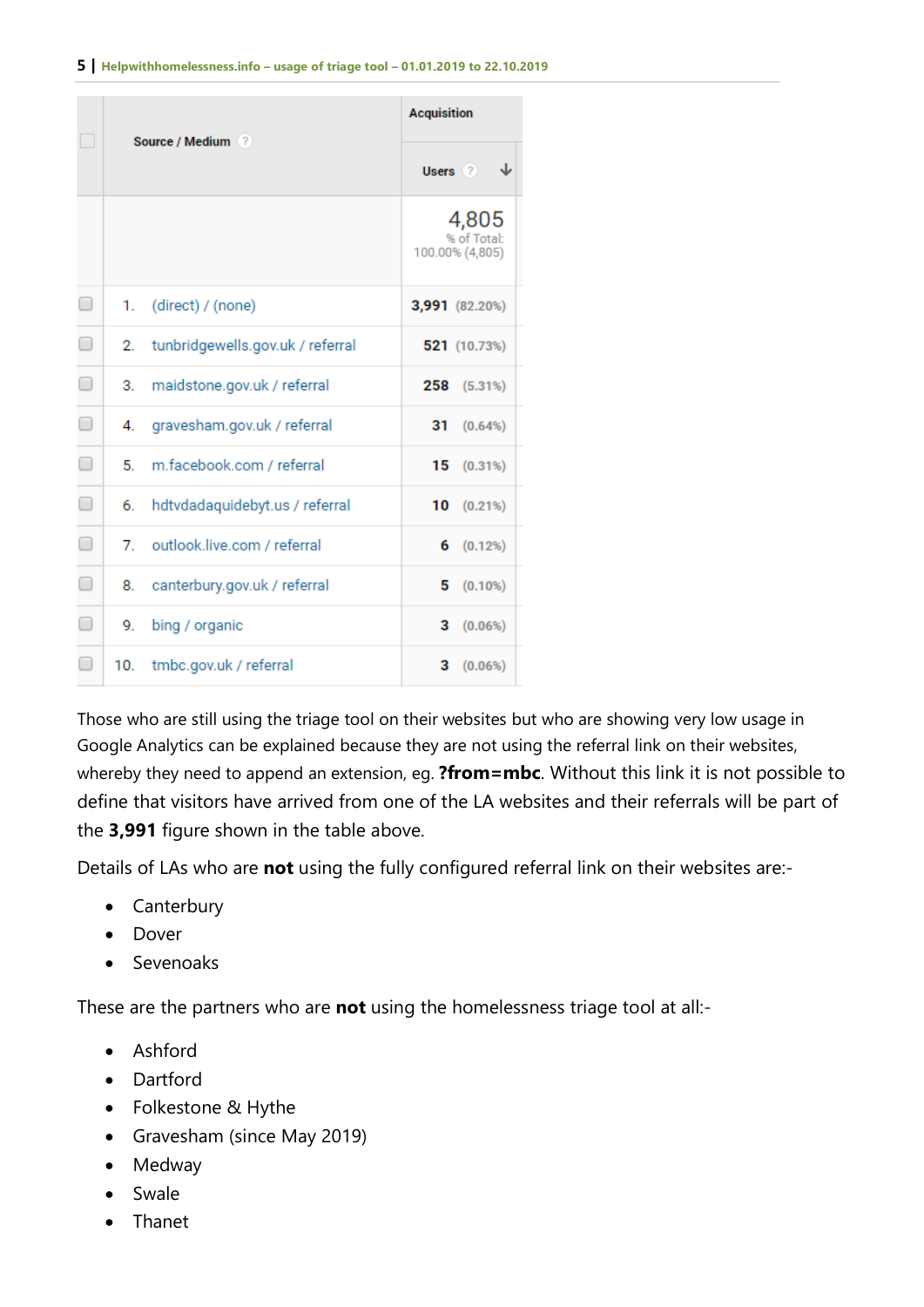The helpwithhomelessness triage tool is not listed on Google as it could only be indexed if all LAs in Kent used it. As this was not the case from the beginning it has never been possible to list it on Google search results pages.

#### <span id="page-5-0"></span>**3. Behaviour / Content / Page stats**

There have been **41,431** pageviews.

**552 (1.3%)** of visitors clicked on the General Help & Advice button and 16 visitors provided feedback from the Feedback link.

| $\Box$ |     | Page (?)              |   | Pageviews $\otimes$ $\forall$             |
|--------|-----|-----------------------|---|-------------------------------------------|
|        |     |                       |   | 41,431<br>% of Total:<br>100.00% (41,431) |
| □      | 1.  | /assessment/          | 囤 | 24,615 (59.41%)                           |
| $\Box$ | 2.  | /assessment           | 囤 | 11,010 (26.57%)                           |
| □      | 3.  | $\prime$              | Ð | 1,788<br>(4.32%)                          |
| O      | 4.  | /?from=mbc            | 嵒 | 1,735 (4.19%)                             |
| □      | 5.  | /?from=twbc           | Ð | 747<br>(1.80%)                            |
| ∩      | 6.  | /?from=tonbridge      | Ð | 736<br>(1.78%)                            |
| □      | 7.  | /general-help-advice/ | ⊕ | 552<br>(1.33%)                            |
| □      | 8.  | /?from=gravesham      | ⊕ | 199<br>(0.48%)                            |
| □      | 9.  | /feedback/            | Ð | 16<br>(0.04%)                             |
| □      | 10. | /?from=canterbury     | ⊕ | 10<br>(0.02%                              |
| $\Box$ | 11. | /?from=mbc-           | 囤 | 5<br>(0.01%)                              |
| $\Box$ | 12. | /?from=mbcc           | Ð | (0.01%)<br>4                              |
| $\Box$ | 13. | /?from=maidstone      | ⊕ | (0.01%)<br>з                              |

There was a **15%** exit rate from the triage tool with **51%** of those exits being from the triage tool homepage (/assessment). **21%** of exits were from the general help and advice page.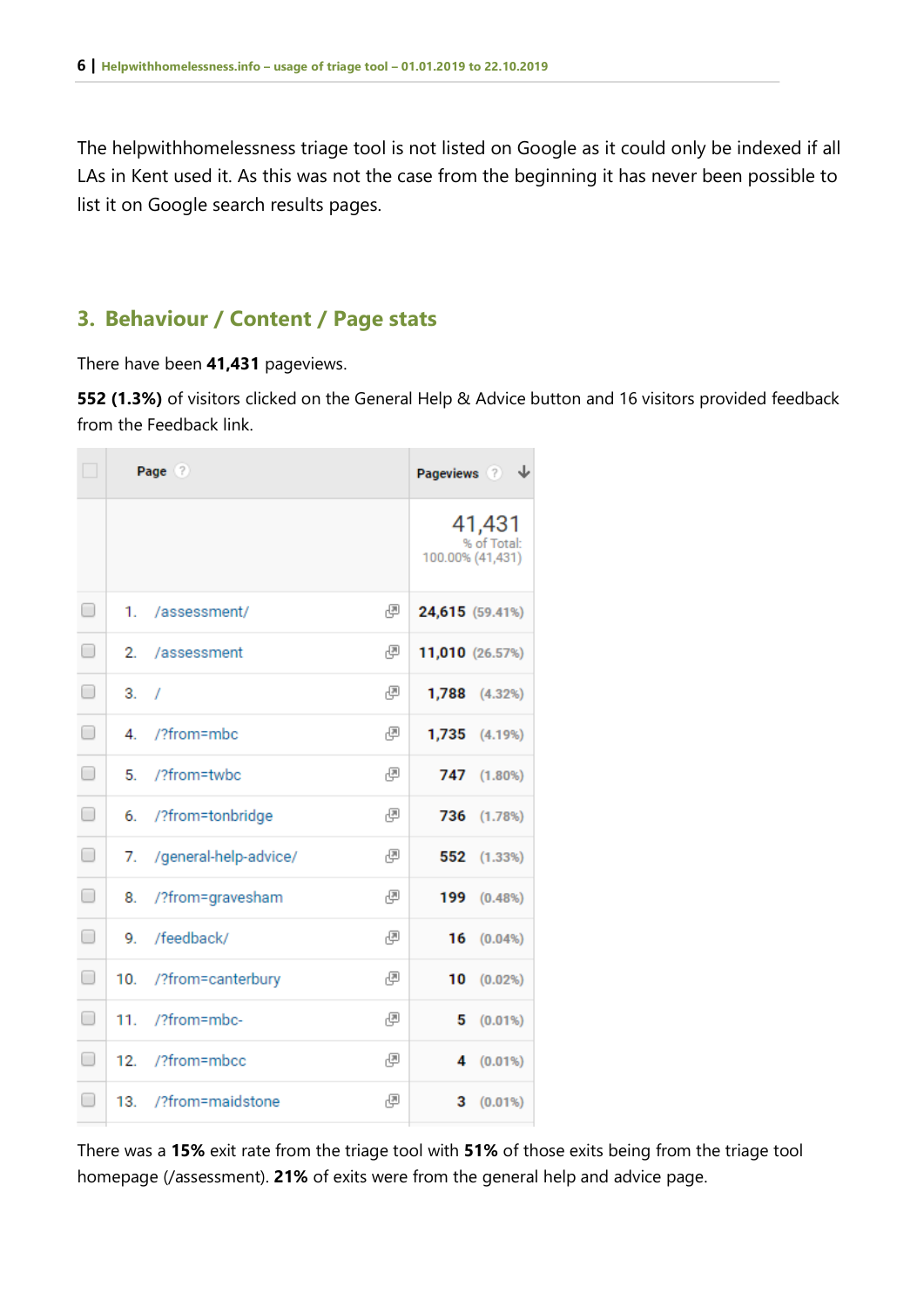Analytics for visitors clicking on the HPA2 Referral form link at the end of the homelessness triage tool were:-

| 1.  | <b>Cookie Consent</b>                                                              |    | 3,188 (39.97%)  |
|-----|------------------------------------------------------------------------------------|----|-----------------|
| 2.  | https://hpa2.org/refer/CANT                                                        |    | 1,339 (16.79%)  |
| З.  | https://hpa2.org/refer/MAID                                                        |    | 1,103 (13.83%)  |
| 4.  | https://hpa2.org/refer/DOVER                                                       |    | 783 (9.82%)     |
| 5.  | https://hpa2.org/refer/TMBC                                                        |    | 466 (5.84%)     |
| 6.  | https://hpa2.org/refer/TUNW                                                        |    | 372 (4.66%)     |
| 7.  | https://hpa2.org/refer/SOAKS                                                       |    | $146$ $(1.83%)$ |
| 8.  | https://hpa2.org/refer/GRAV                                                        |    | 115 (1.44%)     |
| 9.  | https://www.kenthomechoice.org.uk/assess                                           |    | 95 (1.19%)      |
| 10. | https://hpa2.org/refer/DART                                                        |    | 87 (1.09%)      |
| 11. | https://hpa2.org/refer/ABC                                                         |    | 66 $(0.83%)$    |
| 12. | https://hpa2.org/refer/MDW                                                         | 58 | (0.73%)         |
| 13. | https://hpa2.org/refer/FOLK                                                        |    | 41 (0.51%)      |
| 14. | https://hpa2.org/refer/THANET                                                      | 39 | (0.49%)         |
|     | 15. https://www.swale.gov.uk/homelessness-prevention/                              | 22 | (0.28%)         |
| 16. | http://england.shelter.org.uk/                                                     |    | $8(0.10\%)$     |
| 17. | http://cookiesandyou.com/                                                          |    | 7(0.09%)        |
| 18. | https://www.gov.uk/benefits-adviser                                                |    | 6(0.08%)        |
| 19. | http://www.kent.gov.uk/social-care-and-health                                      |    | 4(0.05%)        |
| 20. | http://www.kent.gov.uk/social-care-and-health/finding-a-new-home/supported-housing |    | 4(0.05%)        |
|     | 21. http://www.kenthomechoice.org.uk/choice/Content.aspx?wkid=1                    |    | 4(0.05%)        |

The table above indicates access to the HPA2 Referral form from within the homelessness triage form. However, there is no indication of where the source of the homelessness triage form link came from for those LAs who are no longer using it on their websites. Possibly this has been done by people who already know the URL of the tool and have typed it in directly (external partners / CSAs possibly).

The above clearly shows how Tunbridge Wells, Canterbury and Maidstone have embraced the use of the tool and users are subsequently accessing the HPA2 Referral form.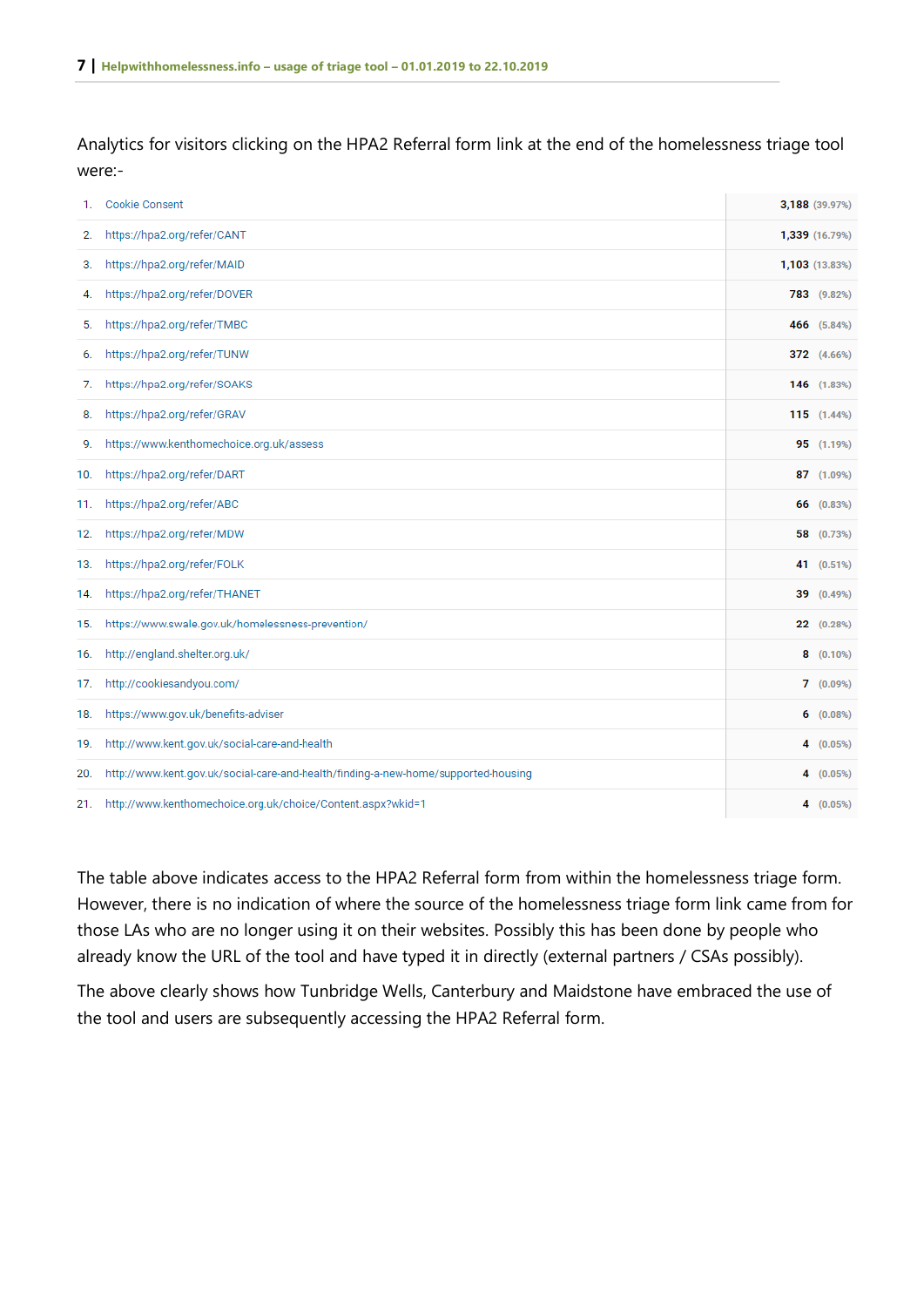Canterbury uses a very strong Call-to-Action button on their websites which drives usage up. It is quick and easy to access for users.



We can give you help or advice if you're homeless or at risk of losing your home.

Fill in our quick online form to find out what help you might get and receive advice on your situation:

Find out what help you might get  $\rightarrow$ 

Maidstone has a link but it's right down at the bottom of the page. However, many people do look at the bottom of website pages and as the title is a strong message, this may have encouraged use.

*Maidstone - Call to Action on their homelessness page*

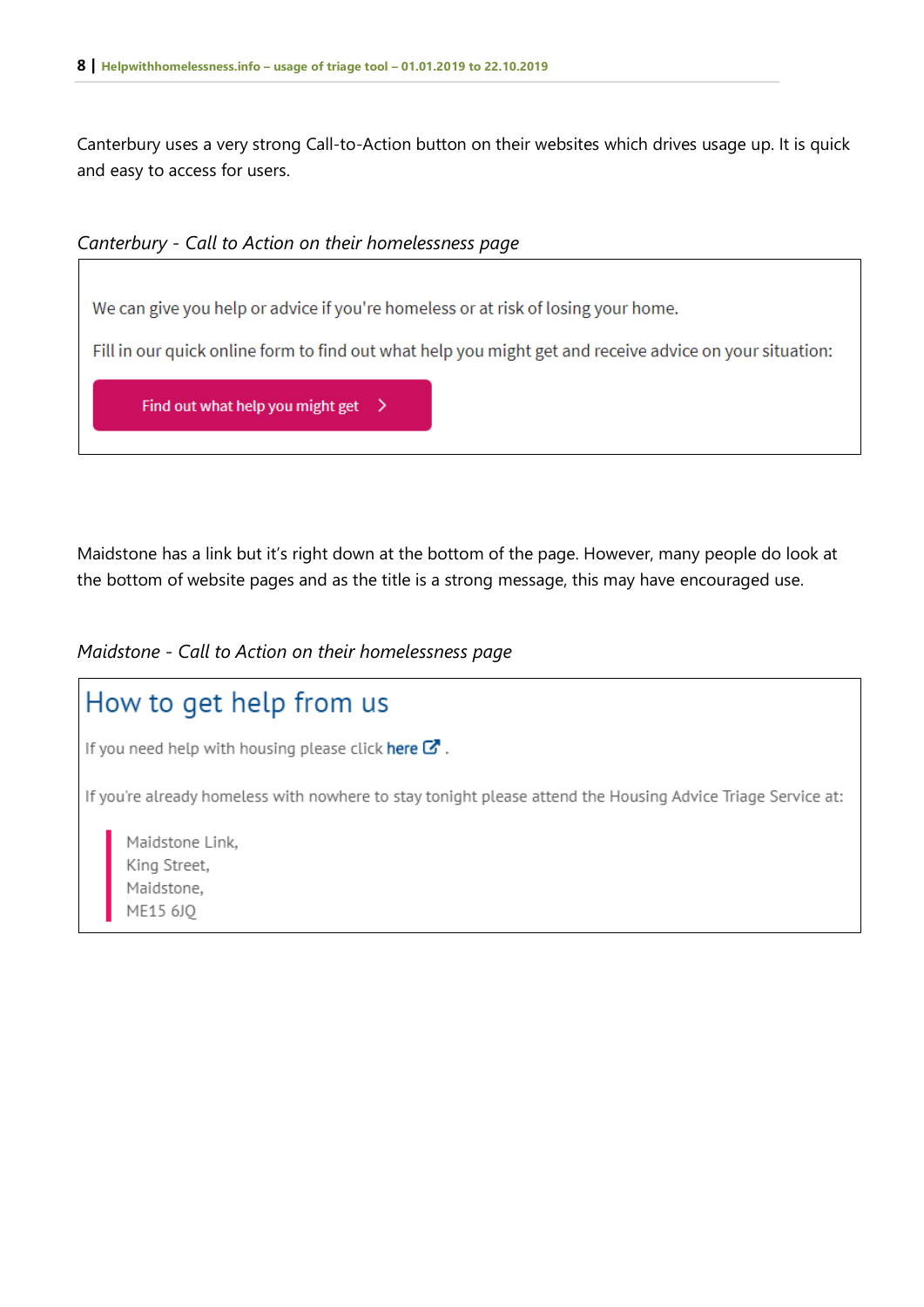Dover has a link within the middle of their Homeless or threatened with homeless page, which states it to be a referral form. This is closer to what the current helpwithhomelessness triage form is actually doing as it doesn't offer advice and information and simply supplies a link to complete the HPA2 referral form.

*Dover – Call to Action on their If you are Homeless or threatened with homelessness page*



- » Complete our referral form »
- » A Housing Options Officer will contact you within 14 working days to discuss your situation.
- » If you are homeless today please call us on 01304 872265 and a Housing Options Officer will contact you. You will still need to complete the referral form.

Tonbridge and Malling have a link to the triage form at the top of their Homeless prevention page, however it links to 'triage tool' which actually means nothing to a member of the public although it states 'to get basic information', which unfortunately it doesn't do. It also follows the invitation to contact the Council's Housing Options Team which is likely to encourage the user to do this first.

#### *Tonbridge & Malling – Call to action on their Homelessness prevention page*

If you are homeless or fear you may become homeless we have a duty to try and help you.

# If you're about to become homeless...

If you, or someone you know, is homeless or threatened with homelessness you should contact Council's Housing Options Team. You can also use the triage tool  $\Box$  to get basic information.